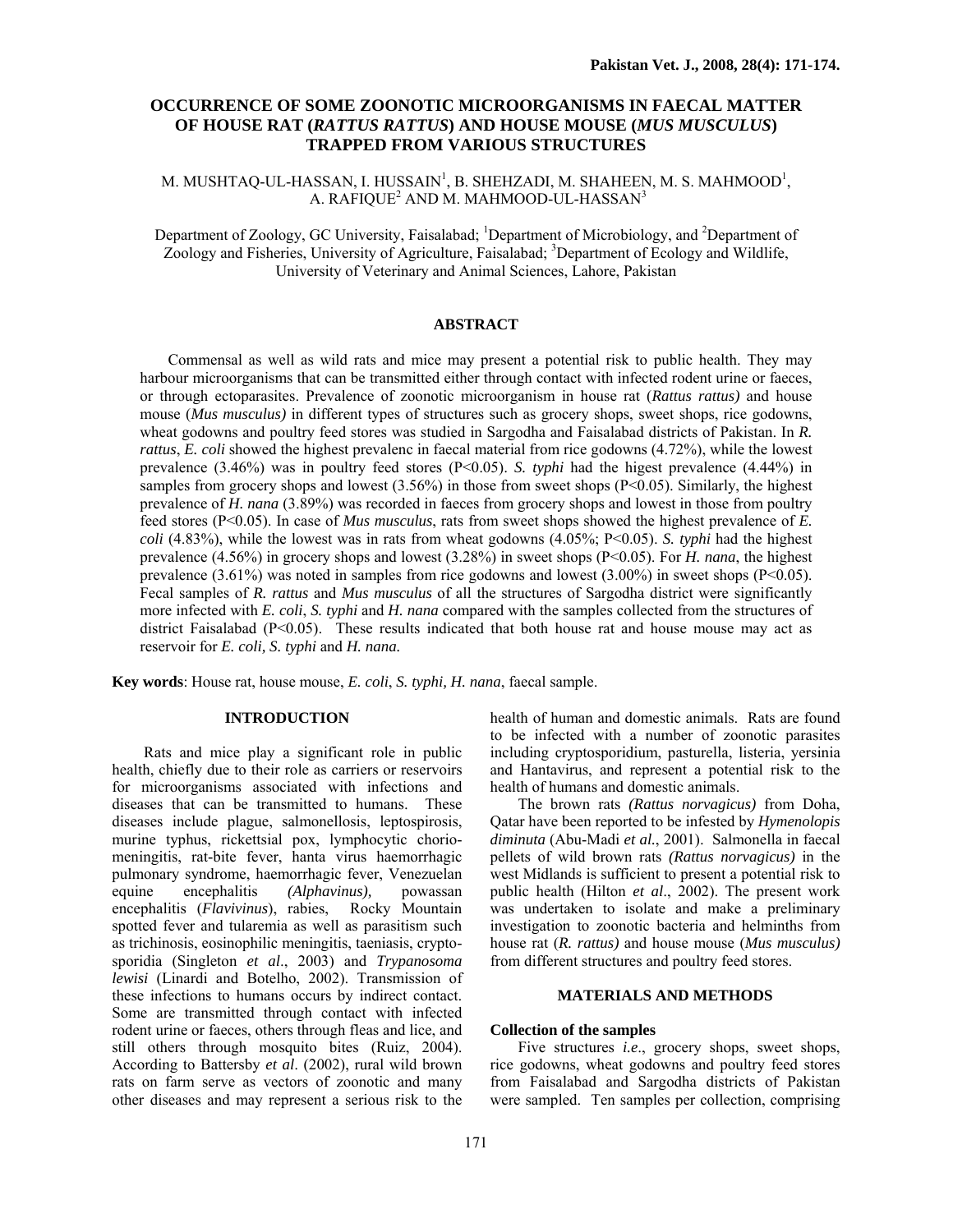10 pellets of faecal matter of each of the house rat (*R. rattus*) and house mouse (*Mus musculus*) were taken from the structures. The sampling was done fortnightly for a period of eight months *i.e*. from March through October, 2005. Each faecal sample was placed in 8 to 10 ml phosphate-buffered-saline (PBS) in a plastic bottle and stored in a refrigerator till processed.

## **Isolation of microorganisms**

Each sample was processed for the presence of bacteria and helminths following the methods described by Battersby *et al.* (2002). Briefly, two methods *i.e*. direct smear method and salt floatation technique were applied to find out the helminth eggs/larvae. For direct smear method, a drop of faecal sample thoroughly mixed with normal saline was placed on a slide and a cover slip was placed over the smear. Two slides of each sample were observed under the microscope at 40X.

Salt floatation solution was prepared by adding NaCl in distilled water upto saturation level. Faecal matter was thoroughly mixed in this solution. After straining, the solution was centrifuged for 5 minutes at 1500 rpm. After this, a few drops from centrifuged solution were placed on slides and examined under microscope and eggs and larvae were identified following Hayat and Akhtar (1999).

 For bacterial isolation, media selective for *S. typhi* and *E. coli* were prepared as described by Cappucino and Sherman (1996). *Salmonella shigella* agar (SS Agar) was prepared for *S. typhi* and MacConkey's agar was used for *E. coli* following Yaqoob *et al*. (2007). Each sample was inoculated on the Petri's plates of each media, incubated at 37°C overnight and suspected colonies were re-streaked to obtain pure culture (Cruickshank *et al*., 1975).

#### **Identification and characterization of isolates**

Plates were observed for characteristic shape, color and other features of colonies for *Salmonella typhi* and *Escherichia coli* (Athar *et al*., 2007). Slides were prepared from discrete colonies, stained by Gram's staining method and observed under oil immersion lens of the microscope at 100X for examination of shape, arrangement and staining reaction of isolates. Methyl red test, indole test, nitrate reduction test, Voges-Prauskaur's (VP) test, urease test and hydrogen sulphide  $(H<sub>2</sub>S)$  production test were biochemical tests adopted. In sugar fermentation reaction, xylose, glucose, lactose, sucrose, maltose, arabinose, raffinose, inositol and mannitol solutions were used.

### **Statistical analysis**

Positive samples for *E. coli, S. typhi* and helminths were recorded from the faecal matters of *R. rattus* and *M. musculus* collected from poultry feed stores and other structures under study. Studentized t-test was applied for data analysis.

### **RESULTS**

 In the present study, maximum faecal samples from *R. rattus* were found infected with *E. coli* from rice godowns (4.72%), followed by grocery shops (4.22%; Table 1). The prevalence of house mouse infected with *E. coli* showed non-significant difference between grocery shops, sweet shops and rice godowns. Rice godowns showed higher prevalence than for sweet shops, wheat godowns and poultry feed stores, differences among the latter three structures were non significant (Table 1). Faecal pellets from the house rats of grocery shops infected with *S. typhi* (4.44%) were significantly higher  $(p<0.05)$  than sweet shops and wheat godowns, whereas the faecal samples collected from *R. rattus* of rice godowns and poultry feed stores showed non significant difference with all other structures under study. The prevalence of *H. nana* in grocery shops and rice godowns was significantly higher (p<0.01) than sweets shops and poultry feed stores, whereas the same in wheat godowns showed non significant difference with other structures (Table 1).

For *Mus musculus,* prevalence of *E. coli* was significantly higher in the faecal pellets collected from grocery shops, sweet shops and rice godowns than poultry feed stores and wheat godowns, the difference between the latter two structures was non significant. Faecal pellets collected from house mouse (*Mus musculus*) of grocery shops and rice godowns revealed non significant difference from each other in relation to the percent prevalence of *S. typhi* but both of these had significantly higher prevalence than from *Mus musculus* of sweet shops, wheat godowns and poultry feed stores (Table 1). Faecal pellets of *Mus musculus* collected from grocery shops and rice godowns were significantly higher in *H. nana* prevalence than sweet shops, whereas the samples from wheat godowns and poultry feed stores had non significantly different prevalence of *H. nana* compared to all other structures (Table 1).

#### **DISCUSSION**

The prevalence of *E. coli*, *S. typhi* and *H. nana* in the faecal matter of *R. rattus* and *Mus musculus* was studied in the present manuscript. *E. coli* are a type of faecal coliform bacteria found in sewerage, contaminated food and water. Rats and mice mostly live in house sewerage pathways or animal farms from where they can pick *E. coli* by eating contaminated feed, drinking water, wastes through poultry and cattle excreta and also from infected herbage. *E. coli* in the present study remained the most prevalent bacteria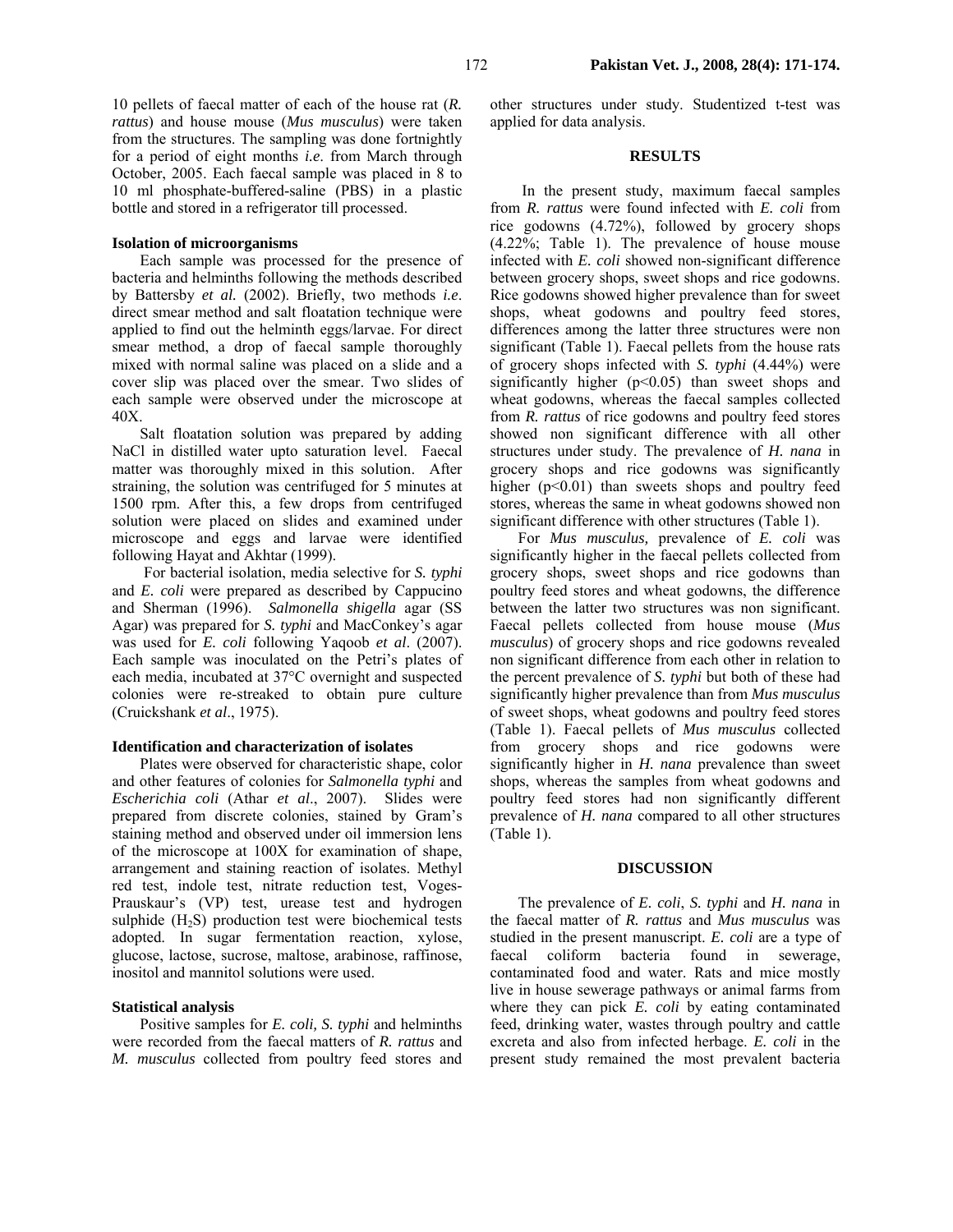| <i>hvwycwwwy al</i> olif willel chle yel wevul ey of a mindvuil |                   |                   |                   |              |                   |                   |  |  |  |
|-----------------------------------------------------------------|-------------------|-------------------|-------------------|--------------|-------------------|-------------------|--|--|--|
|                                                                 | R. rattus         |                   |                   | Mus musculus |                   |                   |  |  |  |
| <b>Structure</b>                                                | E. coli           | S. typhi          | H. nana           | E. coli      | S. typhi          | H. nana           |  |  |  |
| Grocery shops                                                   | 4.22ab            | 4.44a             | 3.89a             | 4.39a        | 4.56a             | 3.56a             |  |  |  |
| Sweet shops                                                     | 3.56b             | 3.56 <sub>b</sub> | 3.00 <sub>b</sub> | 4.83a        | 3.28 <sub>b</sub> | 3.00 <sub>b</sub> |  |  |  |
| Rice godowns                                                    | 4.72a             | 3.89ab            | 3.83a             | 4.56a        | 4.33a             | 3.61a             |  |  |  |
| Wheat godowns                                                   | 3.72 <sub>b</sub> | 3.61 <sub>b</sub> | 3.28ab            | 4.05b        | 3.56b             | 3.33ab            |  |  |  |
| Poultry feed stores                                             | 3.46b             | 3.91ab            | 2.97 <sub>b</sub> | 4.12b        | 3.56 <sub>b</sub> | 3.33ab            |  |  |  |

**Table 1: Percent prevalence of** *E. coli, S. typhi* **and** *H. nana* **from the faecal samples of** *R. rattus* **and** *Mus musculus* **from different structures of Pakistan** 

Values within a column with different letters are significantly different ( $p \le 0.05$ ) from each other.

**Table 2: Percent prevalence of** *E. coli, S. typhi* **and** *H. nana* **isolated from faecal matters of** *R. rattus* **and** *Mus musculus* **from two districts of Pakistan** 

| $\boldsymbol{\mathsf{\scriptstyle{\mathsf{LO}}}$ cality |         | R. rattus                 |                                                          |                       | Mus musculus |                   |
|---------------------------------------------------------|---------|---------------------------|----------------------------------------------------------|-----------------------|--------------|-------------------|
|                                                         | E. coli | S. typhi                  | H. nana                                                  | E. coli               | S. typhi     | H. nana           |
| Faisalabad                                              | 3.14b   | 2.79b                     | 3.00 <sub>b</sub>                                        | 3.69 <sub>b</sub>     | 3.36b        | 3.13 <sub>b</sub> |
| Sargodha                                                | 4.97a   | 4.78a                     | 4.00a                                                    | 4.72a                 | 4.50a        | 3.61a             |
| $\cdot$ . $\cdot$<br>T 7 1                              |         | $\cdot$ 1 $\cdot$ $\cdot$ | $\cdot$ $\sim$<br>$\mathbf{1}$ $\mathbf{1}$ $\mathbf{0}$ | $\sqrt{2}$ $\sqrt{2}$ |              |                   |

Values within a column with different letters are significantly different ( $p \le 0.05$ ) from each other.

isolated and identified form the faecal matter of *R. rattus* and *Mus musculus*, which is in agreement with Cizek *et al.* (1999), who reported that 5.3% of rodents stool samples were found positive for *E. coli* in Czech Republic.

*S. typhi* are a group of bacteria that can cause diarrheal illness (salmonellosis) in humans. They are usually transmitted to rats and mice through eating contaminated feed and wastes of infected human, animals, raw food of animal origin, contaminated water, milk and sewerage wastes (Hilton *et al.*, 2002).

In the present study, the prevalence of *S. typhi* from different structures ranged from 3.28 to 4.56%. A previous study revealed that 5.1% mice and 16.2% rats were positive for Salmonella spp (Henzler and Optiz, 1992). During another study in UK, 4.91% of the rats and mice were found to carry Salmonella infection (Healing, 1991). Hilton *et al.* (2002) studied the prevalence of Salmonella in Midlands UK by culturing faecal dropping  $(n=100)$  and rectal swabs  $(n=50)$  of Norway rats and reported that 8% of faecal samples and 10% of rectal swabs were positive for Salmonella, which are in close agreement to the results presented in the present study.

Among the helminth parasites, *H. nana* is one of the most common rat tapeworms. In the present study, faecal matter of *R. rattus* and *Mus musculus* infected with *H. nana* identified from different structures viz grocery shops, sweet shops, rice godowns, wheat godowns and poultry feed stores ranged from 2.97 (poultry feed stores) to 3.89% (grocery shops). Abu-Madi *et al.* (2001) reported the prevalence of *H*. *diminuta* in 17.1% rats in Doha, Qatar. The parasites of wild rats on a farm in UK included 22% *H. diminuta* eggs and 11% *H. nana.* The difference among the prevalence of *H. nana* in different studies may be due to selection of different rat species.

In the present study, it was noted that the faecal matter of the structures viz. grocery shop, sweet shops, rice godowns and wheat godowns of Sargodha district were significantly more infested with *E. coli, S. typhi*  and *H. nana* compared to the same structures present in Faisalabad district. This might be assumed that the hygienic condition of the surroundings or vicinity of the structures of Sargodha from where samples were collected were poor compared to the vicinity of the structures of Faisalabad district.

Based on the results of the present study it can be concluded that the *R. rattus* and *Mus musculus* may pose a potential risk in the zoonosis of colibacilosis, salmonelosis and infestation of *H. nana*.

### **REFERENCES**

- Abu-Madi, M. A., J. W. Lewis, M. Mikhail, M. E. El-Nagger and J. M. Behnke, 2001. Monospecific helminths and arthropod infections in an urban population of brown rats from Doha, Qatar. J. Helminthol., 75: 313-320.
- Athar, M., G. Muhammad, A. Shakhoor, M. Saqib, R. Ahmad and A. Naureen, 2007. A preliminary study on the effect of inactivated polyvalent mastitis vaccines on milk quantity and quality in dairy buffaloes. Pakistan Vet. J., 27(2): 85-91.
- Battersby, S. A., R. Parsons and J. P. Webster, 2002. Urban rat infestations and the risk to public health. J. Environ. Hlth. Res., 1: 4-12.
- Cappucino, J. G. and N. Sherman, 1996. Microbiology: A Laboratory Manual. The Benjamin/Cummings Publishing Co. Inc., USA, pp: 137-149.
- Cizek, A., P. Alexa, I. Literak, J. Hamnk, P. Novak and J. Smola, 1999. Shiga toxin producing *Escherichia coli* in feedlot cattle and Norwegian rats from a